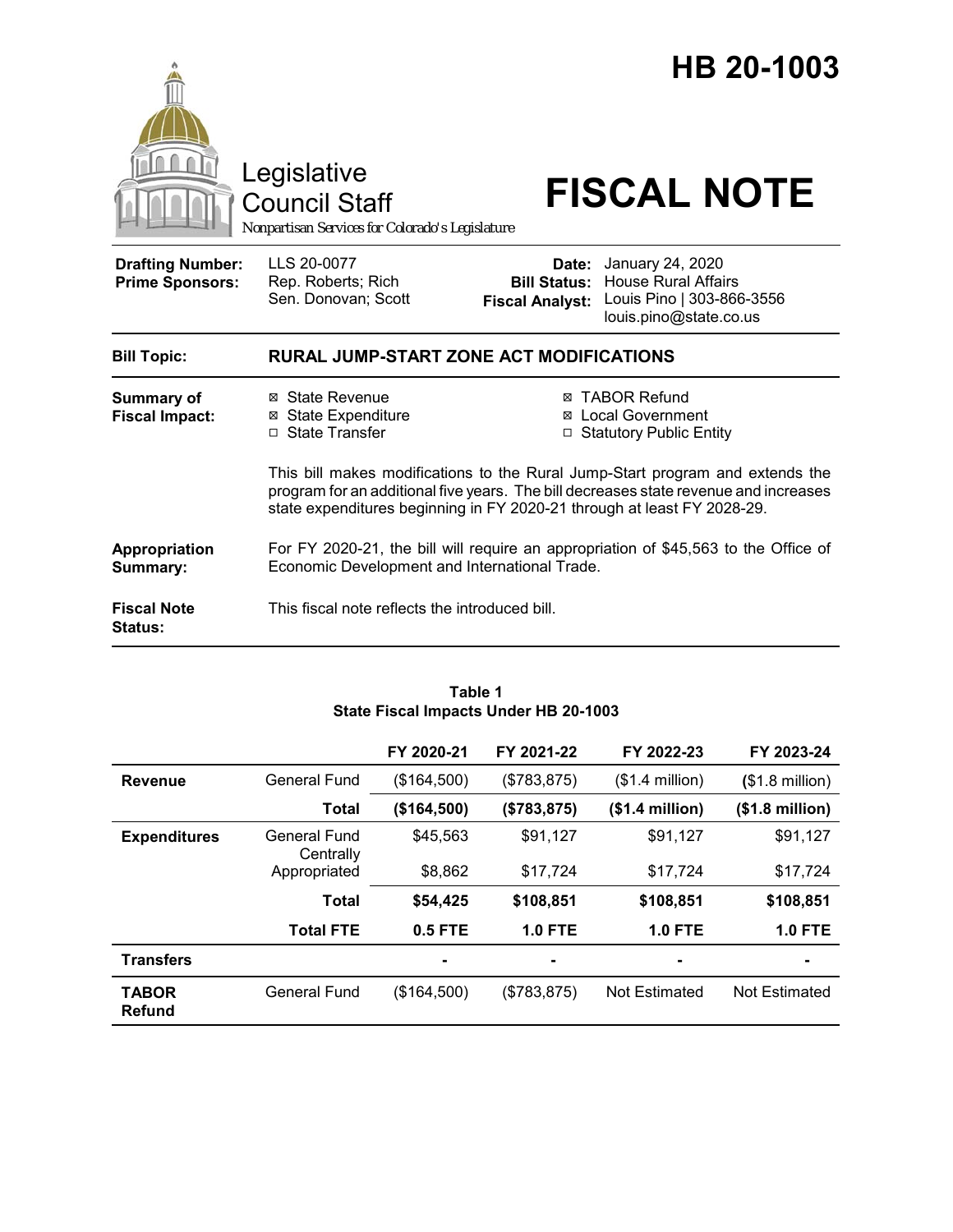#### **Summary of Legislation**

This bill extends the Rural Jump-Start program for an additional five years. Under current law, the Colorado Economic Development Commission (EDC) may not approve additional zones or businesses after December 31, 2020.

In addition, the bill changes the competition clause to specify that a new business applying for the Rural Jump-Start program cannot compete with an existing business in the rural jump-start zone in which the new business will be located or in any distressed county that is contagious to the zone. Under current law, the new business applying for the Rural Jump-Start program cannot directly compete with the core function of a business that is already operating in the state.

Finally, the bill allows defined economic development organizations to be authorized entities that the new business can establish a relationship with in order to apply for the Rural Jump-Start program. Under current law, the business can only submit its application to a state institution of higher education to participate in the program.

#### **Background**

The Rural Jump-Start program was created by Senate Bill 15-282. The program provides tax benefits to approved businesses that locate inside a rural jump-start zone and establish a relationship with a state institution of higher education, junior college, or an area vocational school. A rural jump start zone is an area within the distressed county. The Colorado EDC is responsible for developing guidelines for the administration of the rural jump-start zone program and identifying eligible distressed countries. The EDC may not approve additional zones or businesses after December 31, 2020.

To qualify, the business must be new to the state, hire at least five employees, and not directly compete with the core function of a business that is already operating in the state.

*Distressed Counties.* A distressed county is defined as a county with a population less than 250,000 and meets certain indicators of economic distress, such as lower per capita income than the state average, lower gross domestic product than the statewide average, unemployment levels higher than the statewide average, a declining workforce, or a higher concentration of pupils eligible for free lunch compared to the statewide average.

The program is optional for distressed counties and municipalities wholly or partially within the highly distressed county. Distressed counties and municipalities that choose to join the program must adopt a resolution affirming that it will provide incentive payments, tax exemptions, or refunds to the new businesses that locate in a rural jump-start zone.

The following counties have formed a rural jump-start zone as of August 2019: Archuleta, Clear Creek, Delta, Dolores, Las Animas, Logan, Mesa, Moffat, Montezuma, Montrose, Otero, Prowers, Rio Blanco, Routt and San Juan.

The following counties have been designated by the EDC as a distressed county and are eligible to apply for the rural jump-start program as of June 30, 2019: Alamosa, Baca, Bent**,** Cheyenne, Clear Creek, Conejos, Costilla, Crowley, Custer, Fremont, Hinsdale, Huerfano, Jackson, Kiowa, Kit Carson, Lake, Lincoln, Mineral, Morgan, Phillips, Pueblo, Rio Grande, Saguache, Sedgwick, Washington, and Yuma.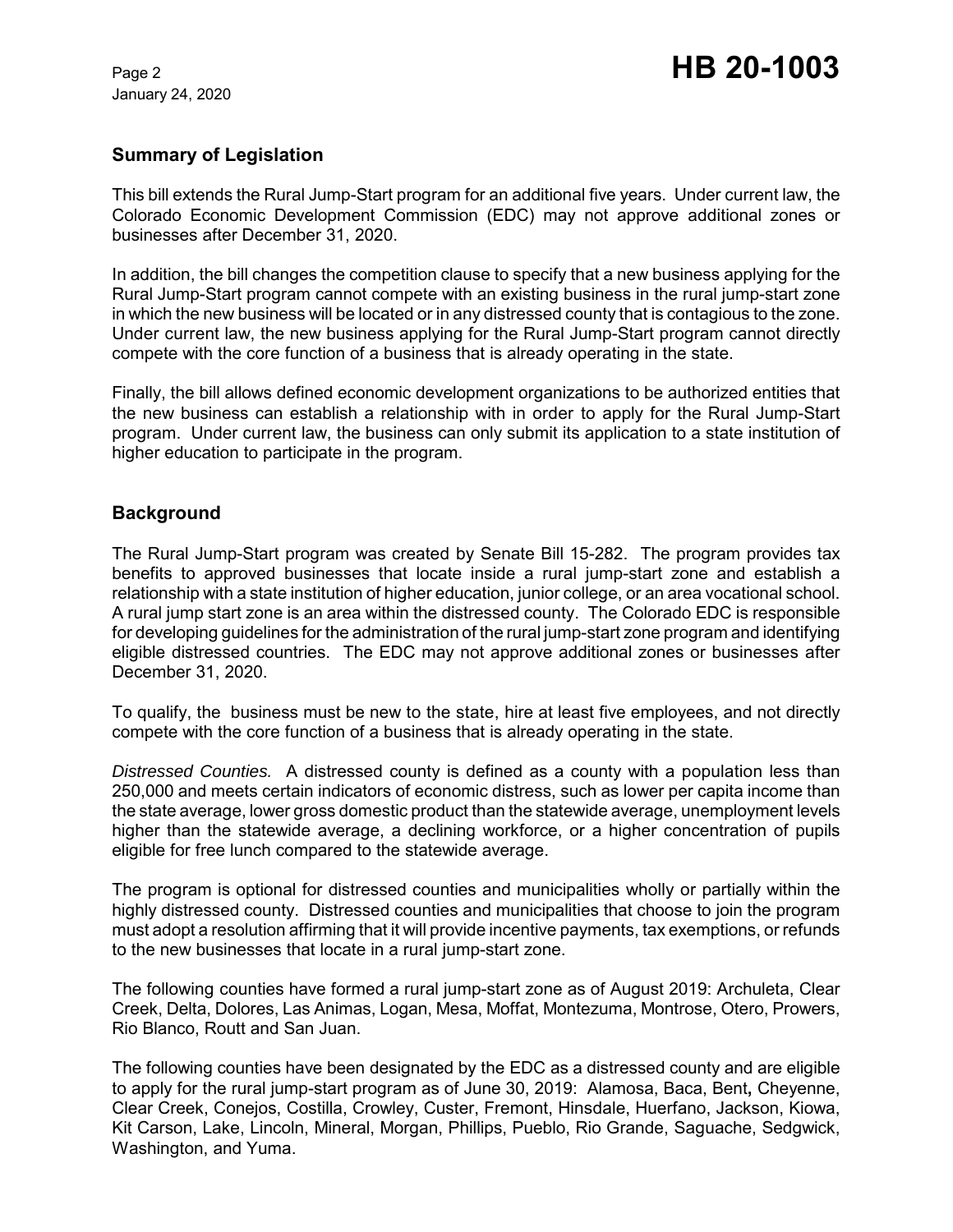*Program Benefits.* A new business that establishes a relationship with a state institution in a rural jump start zone will receive the following state tax benefits in addition to county and municipality incentives:

- an income tax credit equal to 100 percent of the income taxes imposed on the income derived from the new business activities in the tax-friendly zone; and
- a sales and use tax refund on the purchase of all tangible personal property acquired by the new business and used exclusively within the tax-friendly zone.

In addition, new employees of the business are entitled to receive an income tax credit equal to 100 percent of their wages.

The state credits and refunds are available for four years, beginning with the first income tax year the business has been approved to receive tax benefits. A new business may request from the EDC a four-year extension of the tax benefits. The EDC may limit the number of new employees who are eligible to receive tax credits in a jump start zone to either 200 or 300 under certain circumstances.

#### **State Revenue**

This bill is expected to decrease General Fund revenue by \$164,500 (half-year impact) in FY 2020-21, \$783,875 in FY 2021-22, \$1.4 million in FY 2022-23, \$1.8 million in FY 2023-24, \$2.2 million in FY 2024-25, and by similar amounts each year through FY 2027-28. These estimates are based on the assumptions below. If the EDC approves a four-year extension of the tax benefits, General Fund revenue decreases will be extended through FY 2031-32. Revenue estimates are presented on a tax year basis in Table 2 and on a fiscal year basis in Table 3. The bill decreases income, sales and use tax revenue, which is subject to TABOR.

**Assumptions**. Data from the Office of Economic Development and International Trade (OEDIT) shows that there were 13 active new businesses with 215 new hire employees in a rural jump-start zone in 2019.

*New Hire Income Tax Credit.* The fiscal note assumes the EDC will approve 20 new businesses in 2021 and approximately 15 new businesses each year from 2022 through 2025. All the businesses will, on average, have 18 new hires each. However, only 30 percent of the new hires will qualify for the income tax credit in the first tax year the business has been approved to receive tax benefits. Data from the OEDIT shows that there is a "phase-in" of when new hires are eligible for the income tax credit as the employee must work at the business for more than six months to qualify. It is assumed that all employees will be eligible for the income tax credit by the second year the new business has been approved by the EDC.

*New Business Income Tax Credit.* In 2019, new businesses in rural jump-start zones claimed an average of \$3,000 in corporate income tax credits. This fiscal note assumes that each new business will generate about \$3,300 in corporate income tax credits each year from 2021 to 2025.

*Sales and Use Tax Refund.* Data from the OEDIT shows new businesses in a jump-start zone generated about \$1,035 in state sales and use tax exemptions in 2018. The fiscal note assumes each new business will generate approximately \$1,300 in sales and use tax exemptions in each year the business has been approved to receive the benefit.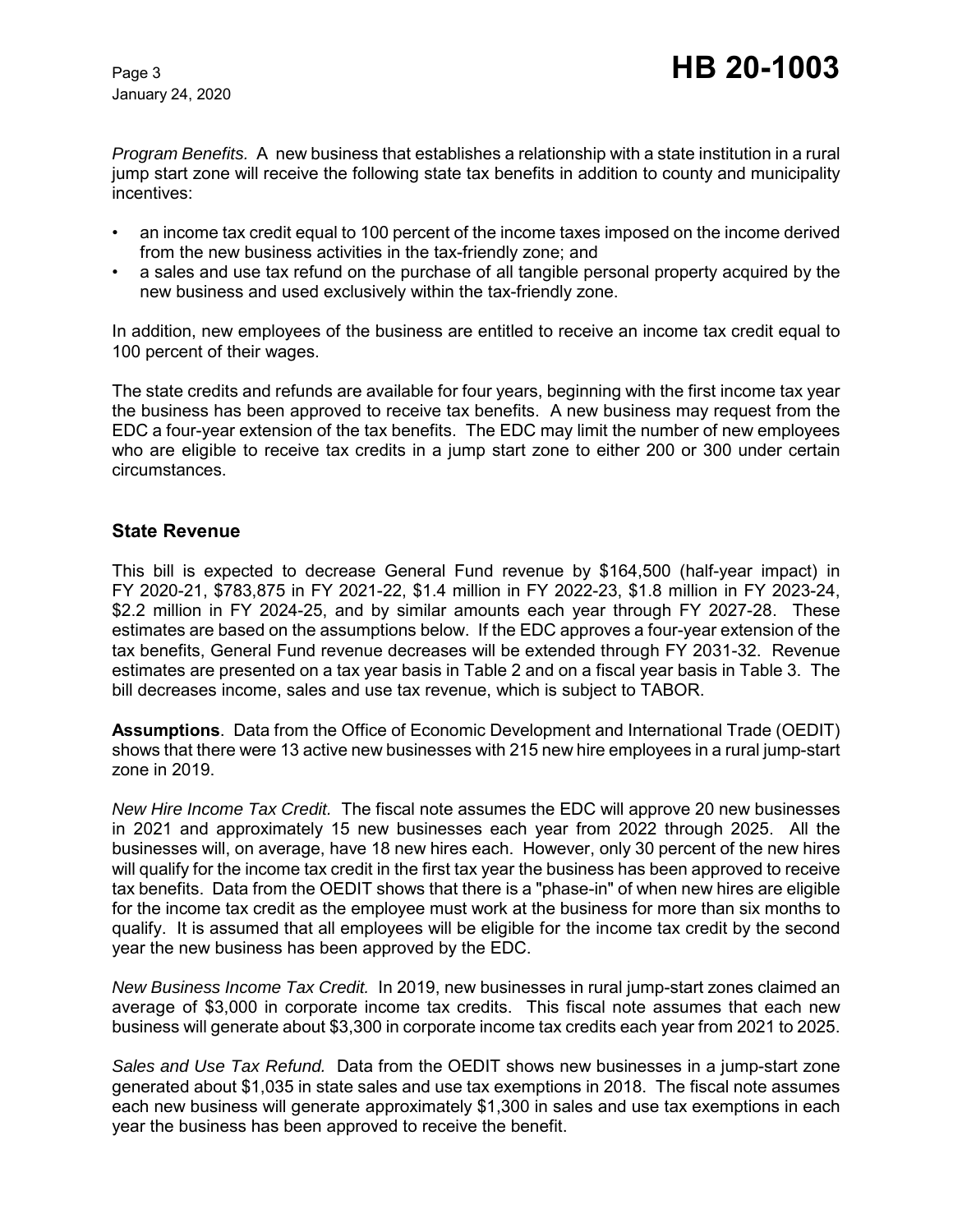## Page 4 **HB 20-1003**

January 24, 2020

| <b>Tax Year</b>                                                                      | 2021    | 2022    | 2023    | 2024    | 2025    | 2026                               | 2027    | 2028                     |
|--------------------------------------------------------------------------------------|---------|---------|---------|---------|---------|------------------------------------|---------|--------------------------|
| <b>New</b><br><b>Businesses</b>                                                      | 20      | 15      | 15      | 15      | 15      |                                    |         |                          |
| Average<br>New Hire                                                                  | 18      | 18      | 18      | 18      | 18      |                                    |         |                          |
| Total<br>Employees                                                                   | 360     | 270     | 270     | 270     | 270     |                                    |         | $\overline{\phantom{a}}$ |
| <b>New Hire Income Tax Credit</b>                                                    |         |         |         |         |         | Average Income Tax Credit: \$2,500 |         |                          |
| <b>New Hires</b><br>Claiming<br>Credit *                                             | 108     | 441     | 527     | 735     | 799     | 782                                | 576     | 304                      |
| Total of<br>New Hire<br><b>Tax Credit</b>                                            | \$0.3   | \$1.1   | \$1.3   | \$1.8   | \$2.0   | \$2.0                              | \$1.4   | \$0.8                    |
| <b>New Business Income Tax Credit</b><br>Average Business Credit: \$3,300            |         |         |         |         |         |                                    |         |                          |
| <b>Total Value</b><br>of Business<br><b>Tax Credit</b>                               | \$0.03  | \$0.09  | \$0.14  | \$0.19  | \$0.17  | \$0.15                             | \$0.10  | \$0.05                   |
| <b>New Business Sales and Use Tax Refund</b><br>Average Sale and Use Refund: \$1,300 |         |         |         |         |         |                                    |         |                          |
| Total<br>Estimated<br>Value of<br>Refund                                             | \$0.03  | \$0.05  | \$0.07  | \$0.08  | \$0.06  | \$0.04                             | \$0.04  | \$0.02                   |
| General<br><b>Fund</b><br><b>Revenue</b><br>Impact                                   | (\$0.3) | (\$1.2) | (\$1.5) | (\$2.1) | (\$2.2) | (\$2.2)                            | (\$1.6) | (\$0.8)                  |

#### **Table 2 Estimated Revenue Impacts of HB 20-1003 by Tax Year** *Dollars in Millions*

*Totals may not sum due to rounding* 

*\* 30 percent in year one and 100 percent in years two, three, and four.*

| Table 3                                                       |
|---------------------------------------------------------------|
| <b>Estimated Revenue Impacts of HB 20-1003 by Fiscal Year</b> |
| Dollars in Millions                                           |

| <b>Fiscal</b><br>(\$0.2)<br>(\$0.8)<br>(S1.8)<br>(\$2.2)<br>(\$1.4)<br>(S2.2)<br>(S1.9) |        |  |  |  | FY 20-21* FY 21-22 FY 22-23 FY 23-24 FY 24-25 FY 26-27 FY 27-28 FY 28-29* |        |
|-----------------------------------------------------------------------------------------|--------|--|--|--|---------------------------------------------------------------------------|--------|
|                                                                                         | Impact |  |  |  |                                                                           | (S0.4) |

*\*Half-year impacts.*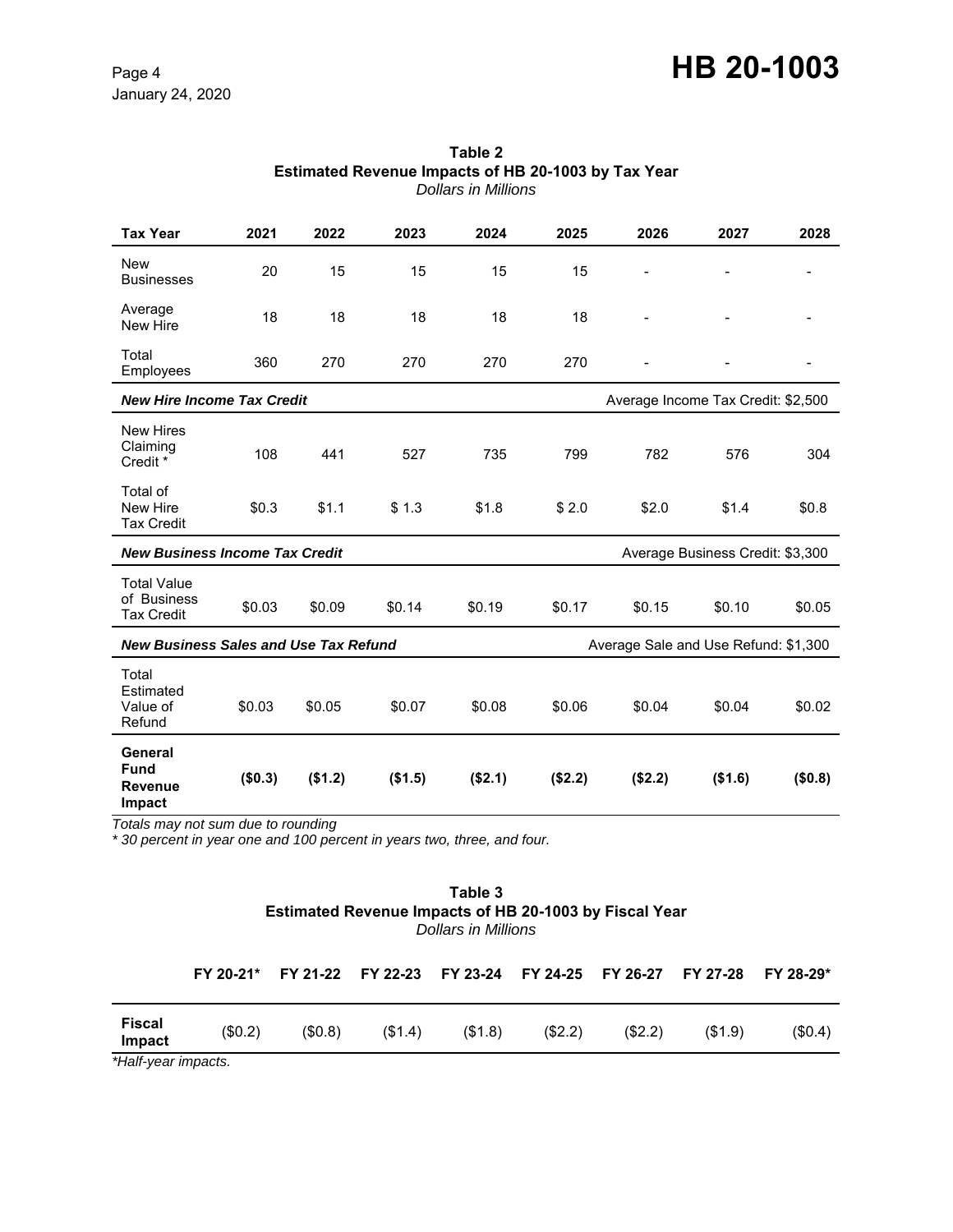#### **State Expenditures**

This bill will increase General Fund expenditures by \$54,425 and 0.5 FTE in FY 2020-21 and by \$108,851 and 1.0 FTE each year after through FY 2028-29. General Fund expenditures may be required through FY 2031-32 if companies ask for and receive a four-year extension of the credits. Expenditures are summarized in Table 4 and detailed below.This represents costs consistent with a continuation of current staffing levels.

**Table 4**

### **Expenditures Under HB 20-1003 FY 2020-21 FY 2021-22 OEDIT** Personal Services **by Sanction Contract Services** \$89,777 Operating Expenses  $$675$   $$1,350$ Centrally Appropriated Costs\*  $$8,862$  \$17,724 FTE – Personal Services and the service of the 1.0 FTE and 1.0 FTE Total Cost **\$54,425 \$108,851** Total FTE **0.5 FTE 1.0 FTE**

 *\* Centrally appropriated costs are not included in the bill's appropriation.*

**Office of Economic Development and International Trade (OEDIT)**. The OEDIT will incur costs of \$54,425 and 0.5 FTE in FY 2020-21 and \$108,851 and 1.0 FTE through at least FY 2028-29. The costs are for a full-time manager to administer and monitor the program. The 0.5 FTE for FY 2020-21 reflects a January 1, 2021 start date, the date of the extension for the credits under this bill.

**Centrally appropriated costs**. Pursuant to a Joint Budget Committee policy, certain costs associated with this bill are addressed through the annual budget process and centrally appropriated in the Long Bill or supplemental appropriations bills, rather than in this bill. These costs, which include employee insurance and supplemental employee retirement payments, are estimated to be \$8,862 in FY 2020-21 and \$17,724 in FY 2021-22.

**TABOR refunds**. The bill is expected to decrease state General Fund obligations for TABOR refunds by \$164,500 in FY 2020-21 and \$783,875 in FY 2021-22. Under current law and the December 2019 Legislative Council Staff forecast, the measure will correspondingly decrease the amount refunded to taxpayers via sales tax refunds made available on income tax returns for tax years 2021 and 2022, respectively. A forecast of state revenue subject to TABOR is not available beyond FY 2021-22.

#### **Local Government**

Participation by counties and municipalities is voluntary under this bill. If a county or municipality elects to participate in the jump start zone, it would be required to offer tax exemptions, refunds or incentive payments in connection with all county or municipal taxes paid. The amount of lost revenue to the local government would vary with the magnitude of the business receiving the benefit.